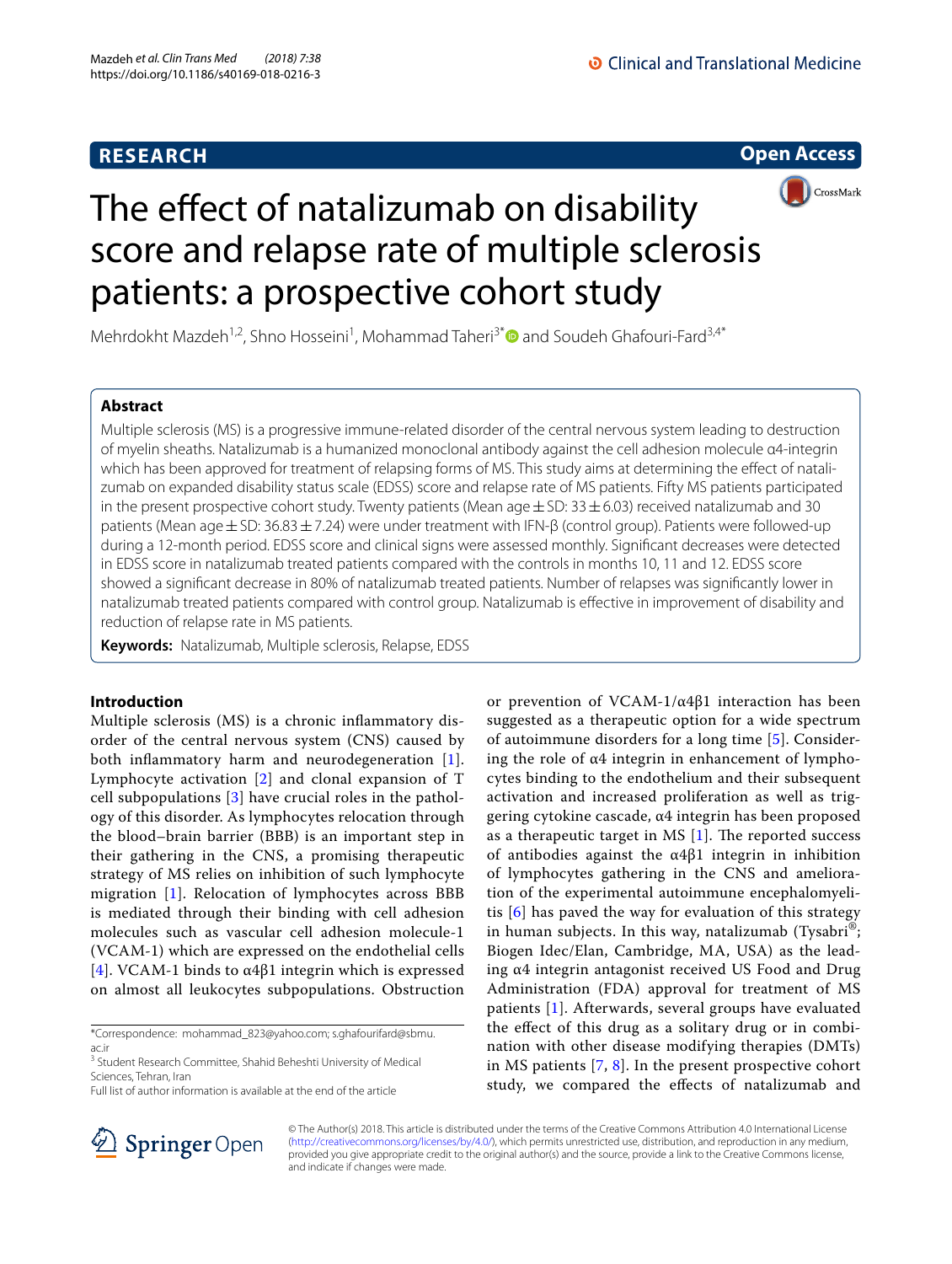IFN-β in Iranian patients with relapsing–remitting MS (RRMS) during a 12-month period.

## **Methods**

The present study was a 12-month cohort study to evaluate the efficacy of monthly intravenous  $(IV)$  infusion of natalizumab (at a dose of 300 mg) in reduction of relapse rate and expanded disability status scale (EDSS) score of RRMS patients who were referred to Farshchian Hospital, Hamadan, Iran during 2015–2016. The study protocol was approved by the ethical committee of Hamadan University of Medical Sciences. All patients agreed to participate in the study after complete explanations about the study protocol. Written informed consent forms were obtained from all study participants. Samples were selected based on the availability sampling method. Patients were randomly allocated by a medical staf to receive natalizumab (study group, n=25) or IFN-β (control group, n=30). Sample size was estimated to be 40 (20 individuals in each group) based on the parameters obtained from Oliveria et al. study [[9\]](#page-4-8):

D=μ1-μ2=0.1, α=0.05, β=20%, power=80%, μ1 (relapse rate in study group) = 2.4,  $\mu$ 2 (relapse rate in control  $group)=2.5$ .

Five patients in the study group left the study because of their personal reasons. Demographic data, disease duration, EDSS score and former therapeutic regimens were recorded from all study members. All study participants were diagnosed to have RRMS based on the revised McDonald criteria  $[10]$  $[10]$ . The inclusion criteria were age between 18 and 50, two confrmed relapses during the prior year despite IFN-β treatment, appropriate response to high-dose corticosteroid pulse therapy and EDSS score less than 6. Complete blood count (CBC), liver function test, thyroid function test and urine analysis (UA) were tested in all patients. Patients with primary or secondary progressive MS, history of other chronic disorders, cancer, pregnancy, previous administration of cyclophosphamide/mitoxantrone/monoclonal antibodies, chronic liver disease, elevation of liver enzymes/bilirubin/Alkaline phosphatase/Creatinine, white blood cell<3500 or lymphocyte count<800 were excluded from the study. Moreover, lack of response to corticosteroid pulse therapy was regarded as an exclusion criterion. Patients in control group received IFN-β [intramuscular injection of 20 μg of CinnoVex (CinnaGen Co, Tehran, Iran) three-times a week] during the study period. Patients visited the clinic every 4 weeks for assessment of the EDSS and any treatment-associated complication. CBC and UA were assessed for patients under treatment with natalizumab in every visit.

#### **Statistical analysis**

SPSS version 16 was used for data analysis. Distribution of data was frst assessed by the Kolmogorov–Smirnov test. Mean values of relapse rate and EDSS score were compared before and after treatment using paired T test and Wilcoxon test according to the normality of data. Independent T and Mann–Whitney tests were used for comparison of these values between two study groups. Association between categorical variables was evaluated using Chi square test. The relationships between quantitative variables were evaluated using Pearson or ANOVA tests. P values less than 0.05 were considered as signifcant. EDSS scores in each month were compared using ANOVA test.

### **Results**

There was no significant difference in age and sex ratio between two study groups [study group (Mean age  $\pm$  SD): 33 $\pm$ 6.03, control group (Mean age $\pm$ SD): 36.83 $\pm$ 7.24,  $P=0.056$ ; female/male ratio of 24/6 and 16/4 respectively,  $X^2 = 0.00$ , df = 1, P = 0.65]. The clinical signs and symptoms in each study group are summarized in Table [1](#page-1-0).

Disease duration was  $9.1 \pm 4.79$  and  $8.77 \pm 2.5$  in study and control groups respectively  $(t=0.32, df=48,$  $P=0.75$ ). EDSS scores were measured in all study participants each month (Table [2](#page-2-0)). Based on the results of Kolmogorov–Smirnov test showing normal distribution of data, ANOVA test was used for comparison of mean values between two groups. EDSS scores were signifcantly higher in study group compared with control group at month 1–4. However, EDSS scores were meaningfully lower in study group compared with control group at months 10–12.

Subsequently, we compared EDSS scores in both groups in each time intervals using paired t-test (Tables [3](#page-2-1) and [4](#page-3-0) respectively). EDSS score in month 12 was signifcantly diferent from EDSS scores of month 1 to month

<span id="page-1-0"></span>

|             |  | Table 1 The clinical manifestations of disease in each |  |  |
|-------------|--|--------------------------------------------------------|--|--|
| study group |  |                                                        |  |  |

| Study group<br>Number (%) | Control group<br>Number (%) |
|---------------------------|-----------------------------|
| 3(15)                     | 8(26.6)                     |
| 4(20)                     | 4(13.3)                     |
| 1(5)                      | 0(0)                        |
| 5(25)                     | 2(6.6)                      |
| 3(15)                     | 2(6.6)                      |
| 0(0)                      | 3(10)                       |
| 0(0)                      | 1(3.3)                      |
| 0(0)                      | 1(3.3)                      |
|                           |                             |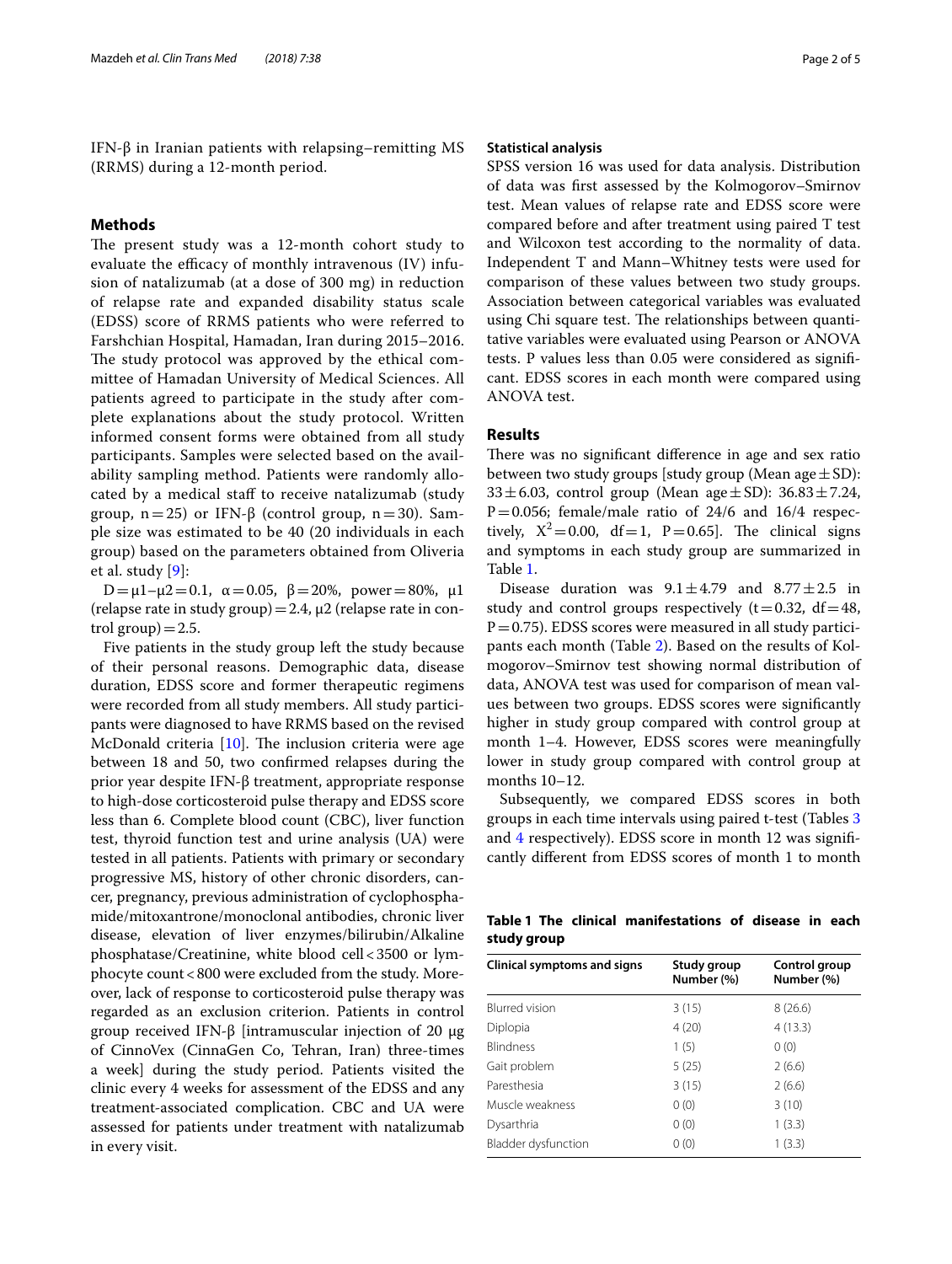| <b>EDSS</b> scores | Groups  | Mean | Standard<br>deviation | Minimum        | Maximum        | F     | Sig  |
|--------------------|---------|------|-----------------------|----------------|----------------|-------|------|
| Month 1            | Study   | 5.45 | 0.15                  | 5              | 5.5            | 14.46 | 0.00 |
|                    | Control | 4.52 | 1.09                  | 3              | 6              |       |      |
| Month 2            | Study   | 5.45 | 0.15                  | 5              | 5.5            | 14.46 | 0.00 |
|                    | Control | 4.52 | 1.09                  | 3              | 6              |       |      |
| Month 3            | Study   | 5.45 | 0.39                  | 5.4            | 6              | 11.93 | 0.00 |
|                    | Control | 4.55 | 1.12                  | 3              | 6.5            |       |      |
| Month 4            | Study   | 5.25 | 0.55                  | $\overline{4}$ | 6              | 5.38  | 0.03 |
|                    | Control | 4.63 | 1.10                  | 3              | 6.5            |       |      |
| Month 5            | Study   | 5.10 | 0.68                  | $\overline{4}$ | 6              | 0.99  | 0.33 |
|                    | Control | 4.83 | 1.06                  | 3              | 6.5            |       |      |
| Month 6            | Study   | 4.95 | 0.74                  | 3              | 6              | 0.13  | 0.72 |
|                    | Control | 4.85 | 1.08                  | 3              | 6.5            |       |      |
| Month 7            | Study   | 4.85 | 0.75                  | 3              | 5.5            | 1.00  | 0.96 |
|                    | Control | 4.87 | 1.15                  | 3              | $7^{\circ}$    |       |      |
| Month 8            | Study   | 4.63 | 0.94                  | $\overline{3}$ | 6              | 1.30  | 0.26 |
|                    | Control | 4.97 | 1.10                  | 3              | $\overline{7}$ |       |      |
| Month 9            | Study   | 455  | 0.93                  | 3              | 6              | 3.74  | 0.06 |
|                    | Control | 5.13 | 1.11                  | 3.5            | 7              |       |      |
| Month 10           | Study   | 4.33 | 1.12                  | 2.5            | 6              | 6.35  | 0.02 |
|                    | Control | 5.15 | 1.15                  | 3              | $\overline{7}$ |       |      |
| Month 11           | Study   | 4.13 | 1.35                  | $\overline{2}$ | 6              | 7.63  | 0.01 |
|                    | Control | 5.12 | 1.17                  | 3              | 7              |       |      |
| Month 12           | Study   | 3.98 | 1.37                  | $\overline{2}$ | 6              | 9.54  | 0.00 |
|                    | Control | 5.10 | 1.18                  | 3              | 7              |       |      |

## <span id="page-2-0"></span>**Table 2 EDSS scores in each month during the study period**

<span id="page-2-1"></span>**Table 3 EDSS scores in the study group in each time intervals**

| <b>Time intervals</b> | <b>Paired difference</b> |                           |                            | t    | df | Sig (2-tailed) |
|-----------------------|--------------------------|---------------------------|----------------------------|------|----|----------------|
|                       | Mean                     | <b>Standard deviation</b> | 95% confidence<br>interval |      |    |                |
| $1 - 12$              | 1.48                     | 1.36                      | 0.84, 2.11                 | 4.84 | 19 | < 0.001        |
| $2 - 12$              | 1.48                     | 1.34                      | 0.85, 2.10                 | 4.91 | 19 | < 0.001        |
| $3 - 12$              | 1.48                     | 1.15                      | 0.94, 2.01                 | 5.72 | 19 | < 0.001        |
| $4 - 12$              | 1.28                     | 1.04                      | 0.79, 2.76                 | 5.46 | 19 | 0.001          |
| $5 - 12$              | 1.13                     | 1.02                      | 0.65, 2.60                 | 4.91 | 19 | 0.016          |
| $6 - 12$              | 0.98                     | 0.98                      | 0.52, 1.43                 | 4.45 | 19 | 0.016          |
| $7 - 12$              | 0.88                     | 0.90                      | 0.45, 1.30                 | 4.34 | 19 | 0.006          |
| $8 - 12$              | 0.65                     | 0.71                      | 0.32, 0.98                 | 4.10 | 19 | 0.088          |
| $9 - 12$              | 0.58                     | 0.71                      | 0.24, 0.91                 | 3.61 | 19 | 0.601          |
| $10 - 12$             | 0.35                     | 0.59                      | 0.08, 0.62                 | 3.67 | 19 | 0.083          |
| $11 - 12$             | 0.15                     | 0.33                      | 0.00, 0.30                 | 2.04 | 19 | 0.032          |

7 both in natalizumab treated patients and in control group.

We also evaluated relapse rate in both groups throughout the 12-month study period (Table [5](#page-3-1)). Signifcant diference was noticed in the quantity of relapses between two groups  $(\chi^2 = 42.94, df = 1, P < 0.001)$ . Time points of relapses were sixth and seventh months in the treatment group.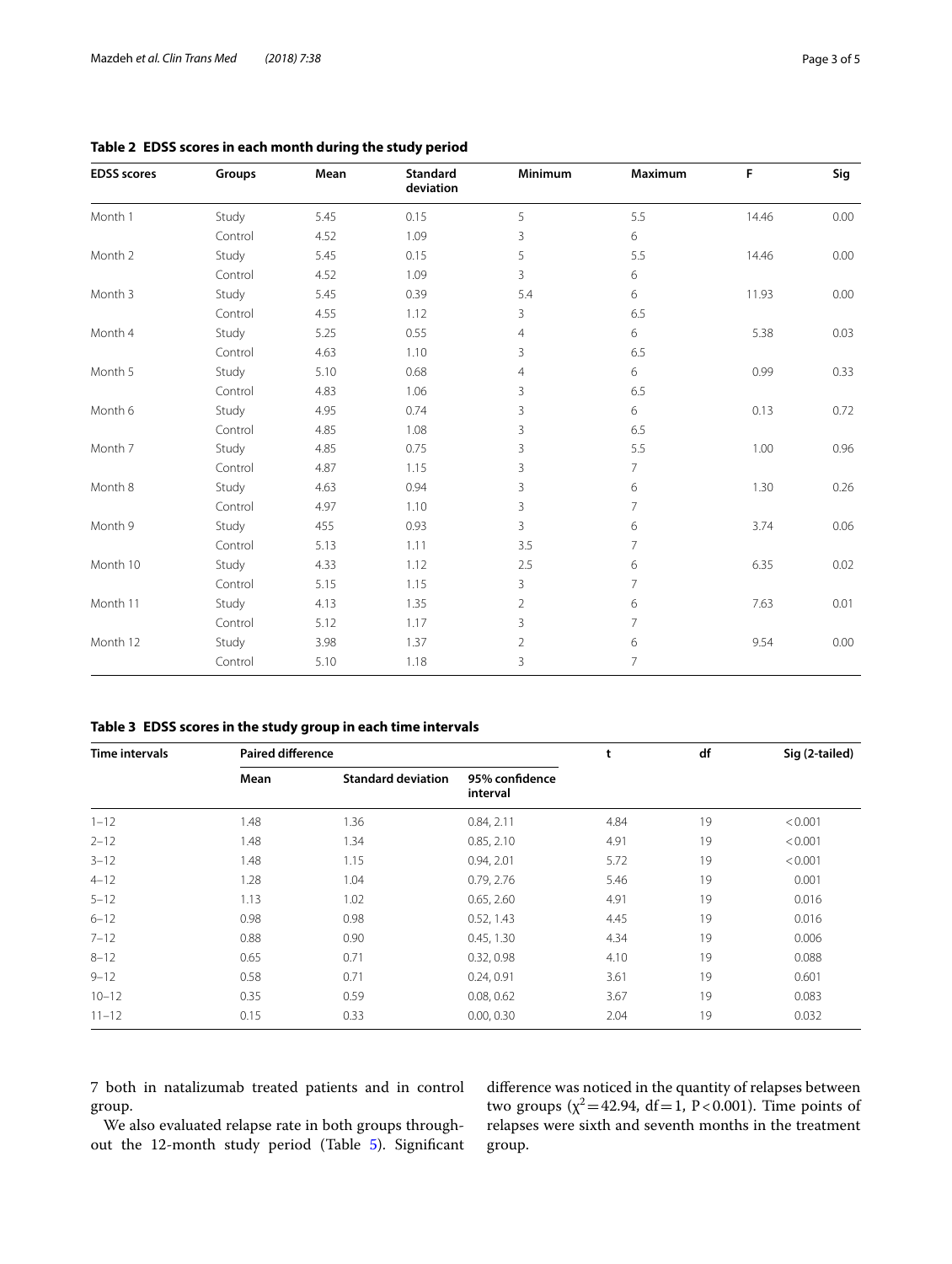| Time intervals | <b>Paired difference</b> |                              |                         | T       | df | Significance |
|----------------|--------------------------|------------------------------|-------------------------|---------|----|--------------|
|                | Mean                     | <b>Standard</b><br>deviation | 95% confidence interval |         |    |              |
| $1 - 12$       | $-0.58$                  | 0.70                         | $-0.84, -0.32$          | $-4.59$ | 29 | 0.001        |
| $2 - 12$       | $-0.58$                  | 0.70                         | $-0.84, -0.32$          | $-4.59$ | 29 | 0.001        |
| $3 - 12$       | $-0.55$                  | 0.71                         | $-0.82, -0.28$          | $-4.24$ | 29 | 0.001        |
| $4 - 12$       | $-0.47$                  | 0.66                         | $-0.71, -0.22$          | $-0.39$ | 29 | 0.001        |
| $5 - 12$       | $-0.27$                  | 0.57                         | $-0.48, -.0.05$         | $-2.57$ | 29 | 0.016        |
| $6 - 12$       | $-0.25$                  | 0.54                         | $-0.45, -0.05$          | $-2.55$ | 29 | 0.016        |
| $7 - 12$       | $-0.23$                  | 0.43                         | $-0.39, -0.07$          | $-0.97$ | 29 | 0.006        |
| $8 - 12$       | $-0.13$                  | 0.41                         | $-0.29.0.02$            | $-1.77$ | 29 | 0.088        |
| $9 - 12$       | $-0.03$                  | 0.35                         | $-0.10, 0.16$           | 0.53    | 29 | 0.601        |
| $10 - 12$      | 0.05                     | 0.5                          | $-0.01, 0.11$           | 0.80    | 29 | 0.083        |
| $11 - 12$      | 0.02                     | 0.09                         | $-0.02, 0.05$           | 1.00    | 29 | 0.326        |

<span id="page-3-0"></span>**Table 4 EDSS scores in the control group in each time intervals**

<span id="page-3-1"></span>**Table 5 Number of relapses in each study group during the 12-month study period**

| <b>Number of relapses</b> | Groups                    |                             |  |  |  |
|---------------------------|---------------------------|-----------------------------|--|--|--|
|                           | Study group<br>Number (%) | Control group<br>Number (%) |  |  |  |
| $\Omega$                  | 18 (90)                   | 0(0)                        |  |  |  |
|                           | 2(10)                     | 11(36.6)                    |  |  |  |
|                           | 0(0)                      | 19(63.3)                    |  |  |  |

Pearson correlation test showed no significant correlation between EDSS in month 12 and patients' age either in natalizumab treated patients  $(r=0.12,$  $P = 0.60$ ) or control group (r = 0.28, P = 0.13). No significant correlation was found between age and number of relapses in either groups  $(r = 0.27, P = 0.056)$ . No significant difference was found in mean EDSS scores in month 12 between males and females in either groups ( $P = 0.64$  and 0.07 in natalizumab treated patients and controls respectively). EDSS in month 12 was correlated with disease duration in control group  $(r = 0.55, P = 0.002)$  but not in natalizumab treated patients ( $r = -0.15$ ,  $P = 0.52$ ). Number of relapses was not associated with disease duration in in natalizumab treated patients ( $P = 0.39$ ). However, in control group patient with two relapses had higher disease duration  $(P = 0.04)$ . Assessment of lesion load in MRI verified the efficacy of natalizumab as all patients experienced lowering of MS plaques after completion of treatment with natalizumab.

## **Discussion**

In the present study, we compared efficacy of natalizumab and IFN-β in reduction of relapse rate and EDSS score in a 12-month study period and found better results for natalizumab in both parameters. Ninety percent of patients treated with natalizumab experienced no relapses during the study period. Moreover, despite higher primary EDSS scores in natalizumab treated patients, EDSS score at month 12 was signifcantly lower in these patients compared with control group which further shows the efficacy of natalizumab. Polman et al. have previously shown the efficacy of natalizumab in decreasing the risk of the continuous progression of disability and the frequency of relapses in patients with RRMS [[8\]](#page-4-7). Rudick et al. have administered natalizumab along with IFN-β in RRMS patients and reported superiority of this kind of treatment compared with IFN-β alone in patients with RRMS [[7\]](#page-4-6). In a randomized, double-blind trial, Miller et al. have compared efectiveness of two doses of natalizumab (3 and 6 mg/kg) with placebo and found signifcant decreases in the mean number of new lesions in both natalizumab groups [\[11](#page-4-10)]. Assessment of patients referred to two Brazilian MS centers showed signifcant decrease in relapse rate and an improvement of neurological incapacity after 1 year treatment with natalizumab. The effect of this drug was better in patients with lower EDSS scores  $[9]$  $[9]$  $[9]$ . Therefore, our results in Iranian MS patients are consistent with the previous studies in other populations. Moreover, in the present study, all natalizumabtreated patients were unresponsive to former treatment with IFN- $β$  as they experienced at least two relapses prior year. So IFN-β was discontinued in this group of patients. Consequently, our study provides further